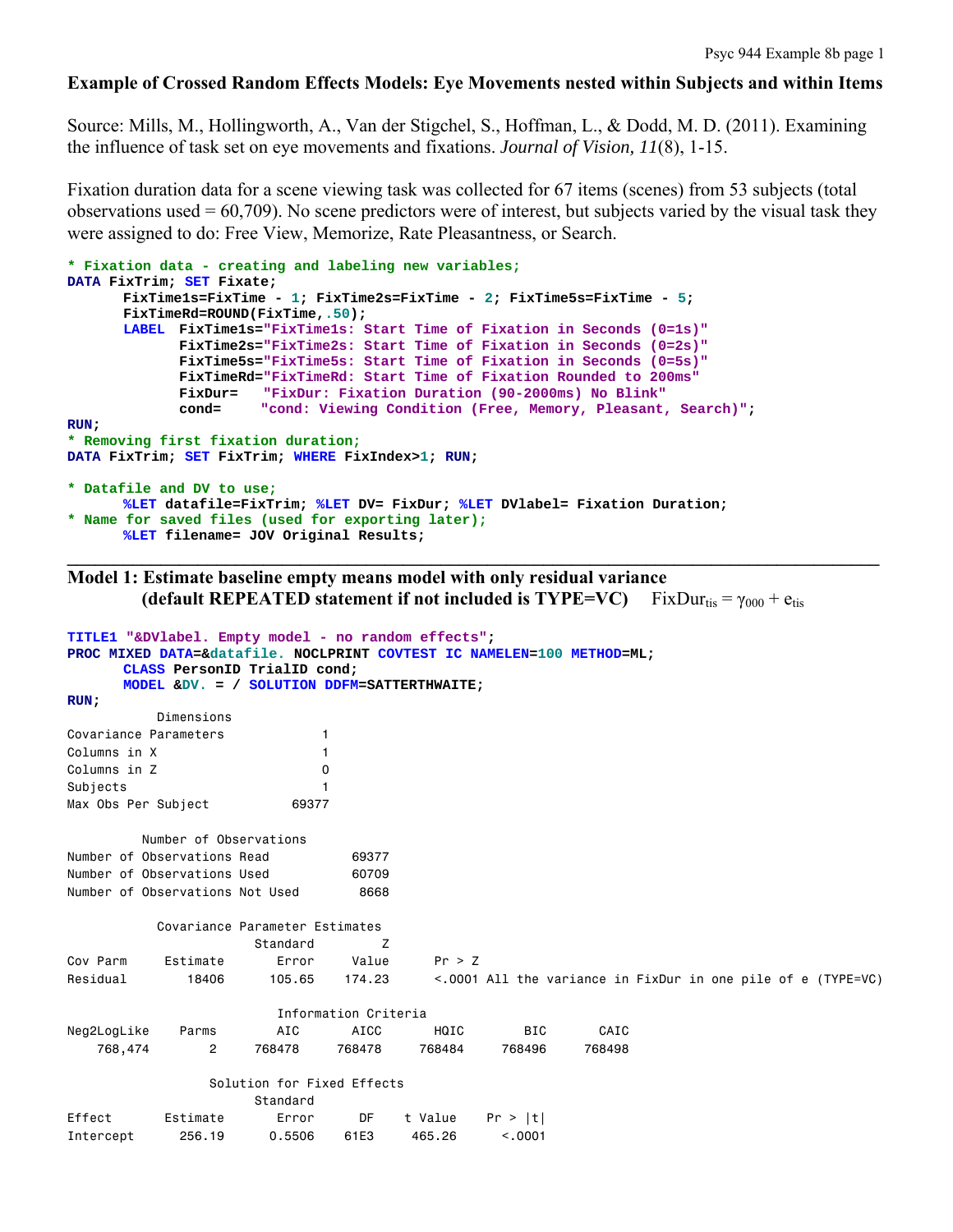**Model 2: Is there significant systematic variation across subjects?** FixDur<sub>tis</sub> =  $\gamma_{000}$  + U<sub>00s</sub> + e<sub>tis</sub>

| TITLE1 "&DVlabel. Empty model - random persons"; |          | CLASS PersonID TrialID cond;<br>MODEL & DV. = / SOLUTION DDFM=SATTERTHWAITE;<br>RANDOM INTERCEPT / TYPE=UN SUBJECT=PersonID; RUN; |                      |         | PROC MIXED DATA=&datafile. NOCLPRINT COVTEST IC NAMELEN=100 METHOD=ML; |                                        |
|--------------------------------------------------|----------|-----------------------------------------------------------------------------------------------------------------------------------|----------------------|---------|------------------------------------------------------------------------|----------------------------------------|
|                                                  |          | Covariance Parameter Estimates                                                                                                    |                      |         |                                                                        |                                        |
|                                                  |          |                                                                                                                                   | Standard             | Z       |                                                                        |                                        |
| Cov Parm                                         | Subject  | Estimate                                                                                                                          | Error                | Value   | Pr > Z                                                                 |                                        |
| UN(1,1)                                          | PersonID | 1098.26                                                                                                                           | 214.79               | 5.11    | < .0001                                                                | Subject Intercept Variance             |
| Residual                                         |          | 17384                                                                                                                             | 99.8248              | 174.15  | < 0.001                                                                | Leftover fixation-to-fixation variance |
|                                                  |          |                                                                                                                                   | Information Criteria |         |                                                                        |                                        |
| Neg2LogLike                                      | Parms    | AIC                                                                                                                               | AICC                 | HQIC    | <b>BIC</b>                                                             | CAIC                                   |
| 765,234                                          | 3        | 765240                                                                                                                            | 765240               | 765242  | 765245                                                                 | 765248                                 |
|                                                  |          | Solution for Fixed Effects                                                                                                        |                      |         |                                                                        |                                        |
|                                                  |          | Standard                                                                                                                          |                      |         |                                                                        |                                        |
| Effect                                           | Estimate | Error                                                                                                                             | DF                   | t Value | Pr >  t                                                                |                                        |
| Intercept                                        | 259.07   | 4.5844                                                                                                                            | 53.8                 | 56.51   | < 0.0001                                                               |                                        |

#### **Is model 2 better than model 1? How do we know?**

Variance: 1,098/ 18,482 = **5.9%** is between subjects**,** 17,384 / 18,482 = **94.1%** is within subjects

**\_\_\_\_\_\_\_\_\_\_\_\_\_\_\_\_\_\_\_\_\_\_\_\_\_\_\_\_\_\_\_\_\_\_\_\_\_\_\_\_\_\_\_\_\_\_\_\_\_\_\_\_\_\_\_\_\_\_\_\_\_\_\_\_\_\_\_\_\_\_\_\_\_\_\_\_\_\_\_\_\_\_\_\_\_\_\_** 

|                                                                                                                                      |          |                                                                                                                                                                                  |                      |         |            |        | <b>Model 3:</b> Is there significant systematic variation across items? FixDur <sub>tis</sub> = $\gamma_{000}$ + U <sub>00s</sub> + U <sub>0i0</sub> + e <sub>tis</sub> |  |
|--------------------------------------------------------------------------------------------------------------------------------------|----------|----------------------------------------------------------------------------------------------------------------------------------------------------------------------------------|----------------------|---------|------------|--------|-------------------------------------------------------------------------------------------------------------------------------------------------------------------------|--|
| TITLE1 "&DVlabel. Empty model - random persons and items";<br>PROC MIXED DATA=&datafile. NOCLPRINT COVTEST IC NAMELEN=100 METHOD=ML; |          | CLASS PersonID TrialID cond;<br>MODEL & DV. = / SOLUTION DDFM=SATTERTHWAITE;<br>RANDOM INTERCEPT / TYPE=UN SUBJECT=PersonID;<br>RANDOM INTERCEPT / TYPE=UN SUBJECT=TrialID; RUN; |                      |         |            |        |                                                                                                                                                                         |  |
|                                                                                                                                      |          | Covariance Parameter Estimates                                                                                                                                                   |                      |         |            |        |                                                                                                                                                                         |  |
|                                                                                                                                      |          |                                                                                                                                                                                  | Standard             | z       |            |        |                                                                                                                                                                         |  |
| Cov Parm                                                                                                                             | Subject  | Estimate                                                                                                                                                                         | Error                | Value   | Pr > Z     |        |                                                                                                                                                                         |  |
| UN(1,1)                                                                                                                              | PersonID | 1115.09                                                                                                                                                                          | 219,90               | 5.07    |            |        | <.0001 Subject Intercept Variance                                                                                                                                       |  |
| UN(1,1)                                                                                                                              | TrialID  | 53,0516                                                                                                                                                                          | 12,4418              | 4.26    |            |        | <.0001 Item Intercept Variance                                                                                                                                          |  |
| Residual                                                                                                                             |          | 17328                                                                                                                                                                            | 99.5557              | 174,06  |            |        | <.0001 Leftover fixation-to-fixation variance                                                                                                                           |  |
|                                                                                                                                      |          |                                                                                                                                                                                  | Information Criteria |         |            |        |                                                                                                                                                                         |  |
| Neg2LogLike                                                                                                                          | Parms    | AIC                                                                                                                                                                              | AICC                 | HQIC    | <b>BIC</b> | CAIC   |                                                                                                                                                                         |  |
| 765,126                                                                                                                              | 4        | 765134                                                                                                                                                                           | 765134               | 765126  | 765126     | 765130 |                                                                                                                                                                         |  |
|                                                                                                                                      |          | Solution for Fixed Effects                                                                                                                                                       |                      |         |            |        |                                                                                                                                                                         |  |
|                                                                                                                                      |          | Standard                                                                                                                                                                         |                      |         |            |        |                                                                                                                                                                         |  |
| Effect                                                                                                                               | Estimate | Error                                                                                                                                                                            | DF                   | t Value | Pr >  t    |        |                                                                                                                                                                         |  |
| Intercept                                                                                                                            | 258,93   | 4.7041                                                                                                                                                                           | 56.8                 | 55.04   | < 0.001    |        |                                                                                                                                                                         |  |

#### **Is model 3 better than model 2? How do we know?**

**Variance:** 1,115 / 18,496 =  $6.0\%$  is between subjects 53 / 18,496 =  $0.3\%$  is between items  $17,328 / 18,496 = 93.7\%$  is within subjects and items (subject x item interaction)

# **So what does this imply for predicting SUBJECT group differences due to task?**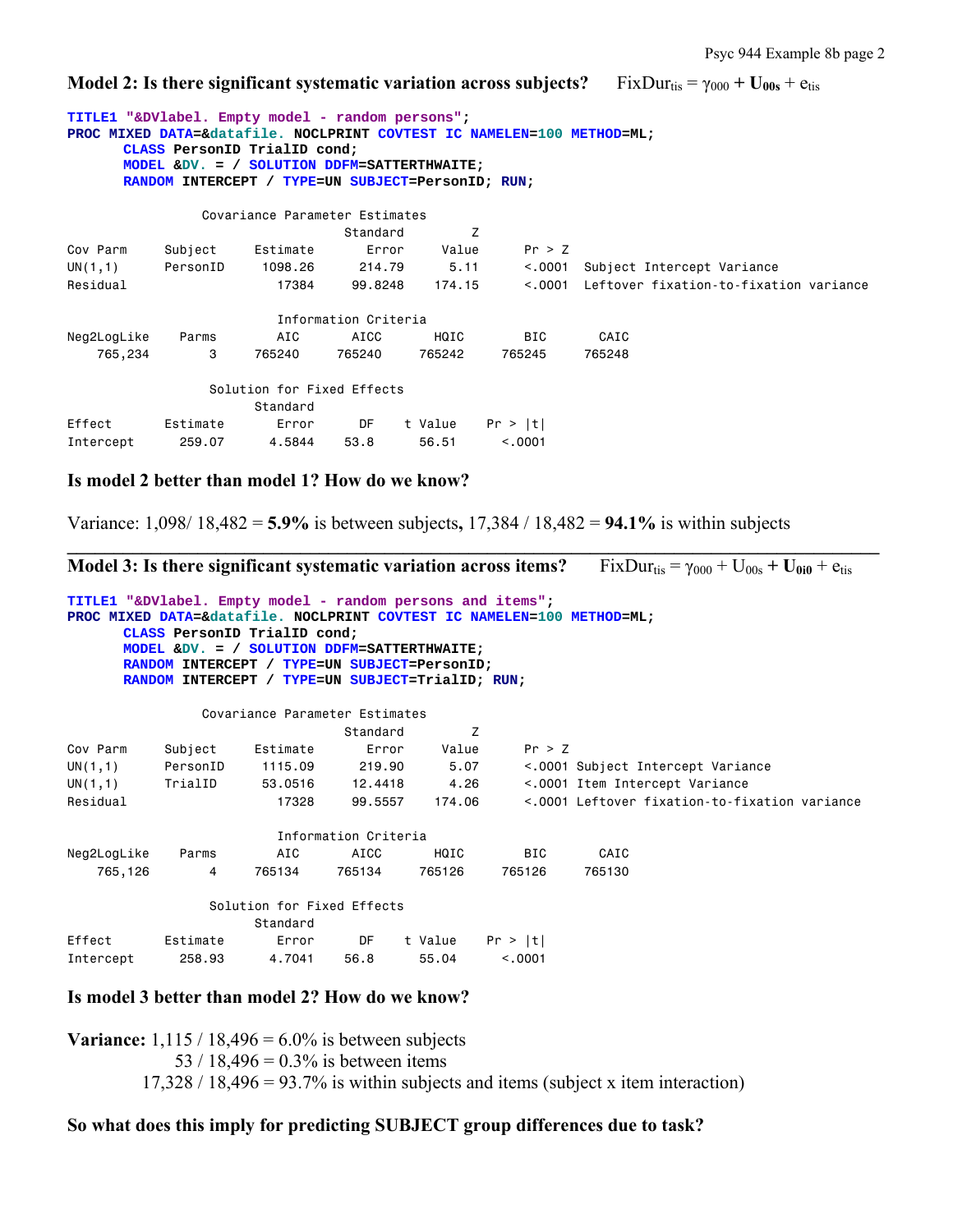**And what are we trying to model here, again? Let's plot the saturated means from rounded time…** 



 $\mathbf 0$ 

 $\mathbf{1}$ 

2

3

Viewing Time (Sec)

5

5.5

6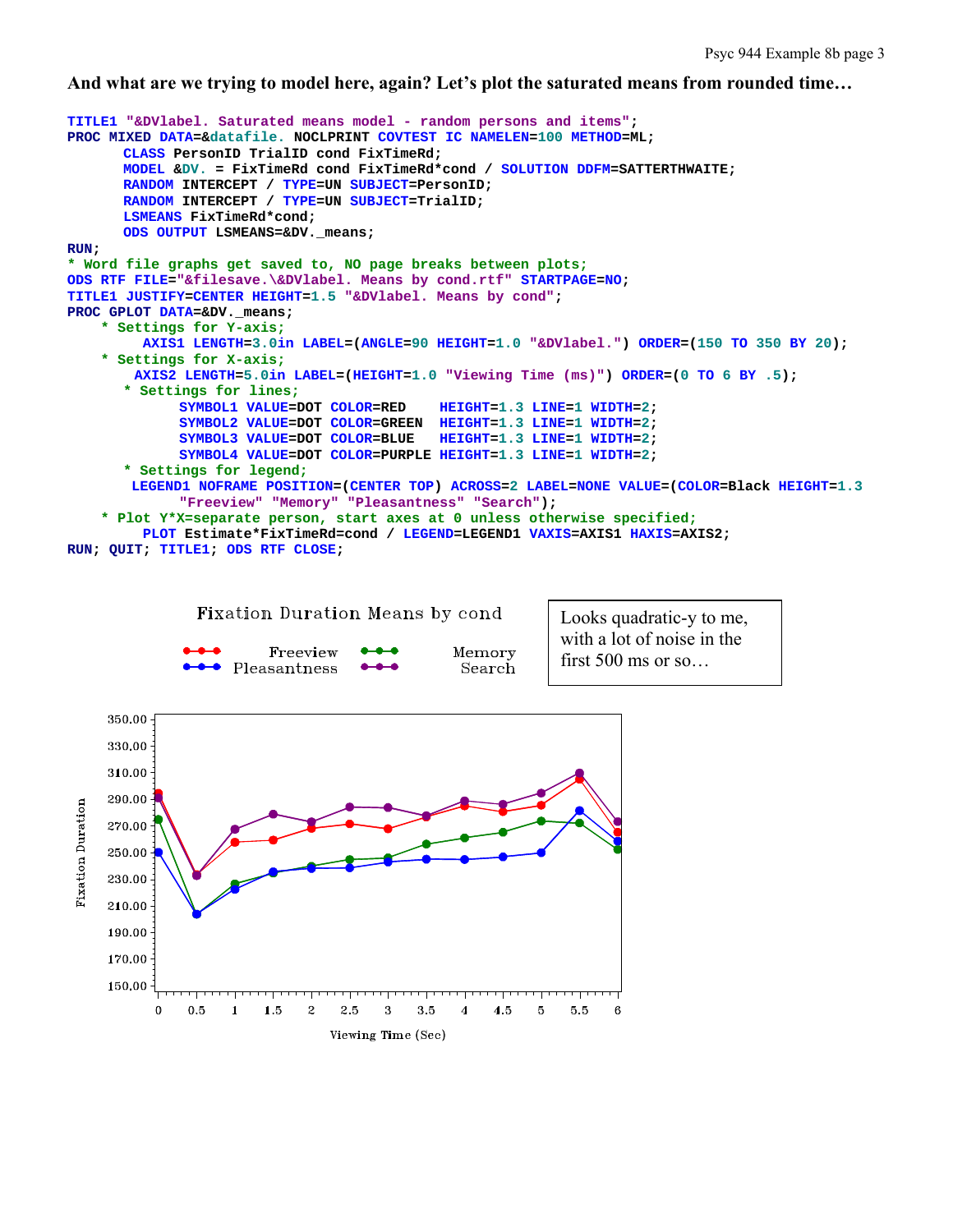**Model 4a: Fixed Quadratic, Random Intercept Effects of Viewing Time** 

 $\text{Fix} \text{Dur}_{\text{tis}} = \gamma_{000} + \gamma_{100} (\text{Time}_{\text{tis}} - 1) + \gamma_{200} (\text{Time}_{\text{tis}} - 1)^2 + \text{U}_{00s} + \text{U}_{0i0} + \text{e}_{\text{tis}}$ 

**\* Time metric; %LET time=FixTime1s; %LET center=1sec; TITLE1 "&DVlabel. Fixed Quadratic, Random Intercept &time. Model"; PROC MIXED DATA=&datafile. NOCLPRINT COVTEST IC NAMELEN=100 METHOD=ML; CLASS PersonID TrialID cond; MODEL &DV. = &time. &time.\*&time. / SOLUTION DDFM=SATTERTHWAITE; RANDOM INTERCEPT / TYPE=UN SUBJECT=PersonID; RANDOM INTERCEPT / TYPE=UN SUBJECT=TrialID; PARMS (1115) (53) (17328); \* Start values for variances; RUN;**  Covariance Parameter Estimates Standard Z Cov Parm Subject Estimate Error Value Pr > Z UN(1,1) PersonID 1111.25 217.43 5.11 <.0001 UN(1,1) TrialID 48.4782 11.7756 4.12 <.0001 Residual 17091 98.1926 174.05 <.0001 Information Criteria Neg2LogLike Parms AIC AICC HQIC BIC CAIC 764,285 6 764297 764297 764285 764285 764291 Solution for Fixed Effects Standard Effect Estimate Error DF t Value Pr > |t| Intercept 238.32 4.7454 60.1 50.22 <.0001 FixTime1s 14.5782 0.9450 6E4 15.43 <.0001 FixTime1s\*FixTime1s -1.3293 0.2112 58E3 -6.29 <.0001

**Calculate Pseudo-R<sup>2</sup> for residual variance**  $\rightarrow$  **(17,328 – 17,091) / 17,328 = 1.4%**  $\odot$ 

**Model 4b: Fixed Quadratic, Random Linear Effects of Viewing Time across Subjects**   $FixDur_{\text{tis}} = \gamma_{000} + \gamma_{100} (Time_{\text{tis}} - 1) + \gamma_{200} (Time_{\text{tis}} - 1)^2 + U_{00s} + U_{10s} (Time_{\text{tis}} - 1) + U_{0i0} + e_{\text{tis}}$ 

```
TITLE1 "&DVlabel. Fixed Quadratic, Random Linear &time. Model"; 
PROC MIXED DATA=&datafile. NOCLPRINT NOITPRINT COVTEST IC NAMELEN=100 METHOD=ML; 
      CLASS PersonID TrialID cond; 
      MODEL &DV. = &time. &time.*&time. / SOLUTION DDFM=SATTERTHWAITE; 
      RANDOM INTERCEPT &time. / TYPE=UN SUBJECT=PersonID; 
      RANDOM INTERCEPT / TYPE=UN SUBJECT=TrialID; 
RUN;
```

|          |          |          | Covariance Parameter Estimates |        |          |                                     |
|----------|----------|----------|--------------------------------|--------|----------|-------------------------------------|
|          |          |          | Standard                       |        |          |                                     |
| Cov Parm | Subject  | Estimate | Error                          | Value  | Pr 7     |                                     |
| UN(1,1)  | PersonID | 935.14   | 189,68                         | 4.93   | < 0.0001 | Subject Intercept Variance          |
| UN(2,1)  | PersonID | 10,0839  | 26,9714                        | 0.37   | 0.7085   | Subject Intercept-Linear Covariance |
| UN(2, 2) | PersonID | 33,9319  | 7.6434                         | 4.44   | < 0.001  | Subject Linear Time Variance        |
| UN(1,1)  | TrialID  | 49,0094  | 11,8590                        | 4.13   | < 0.001  | Item Intercept Variance             |
| Residual |          | 16994    | 97.6812                        | 173.98 | < 0.001  | Everything else                     |

 $\mathcal{L}_\mathcal{L} = \{ \mathcal{L}_\mathcal{L} = \{ \mathcal{L}_\mathcal{L} = \{ \mathcal{L}_\mathcal{L} = \{ \mathcal{L}_\mathcal{L} = \{ \mathcal{L}_\mathcal{L} = \{ \mathcal{L}_\mathcal{L} = \{ \mathcal{L}_\mathcal{L} = \{ \mathcal{L}_\mathcal{L} = \{ \mathcal{L}_\mathcal{L} = \{ \mathcal{L}_\mathcal{L} = \{ \mathcal{L}_\mathcal{L} = \{ \mathcal{L}_\mathcal{L} = \{ \mathcal{L}_\mathcal{L} = \{ \mathcal{L}_\mathcal{$ 

|                     |       |           | Information Criteria       |        |            |             |                       |
|---------------------|-------|-----------|----------------------------|--------|------------|-------------|-----------------------|
| Neg2LogLike         | Parms | AIC       | AICC                       | HQIC   | <b>BIC</b> | CAIC        | Better model than 4a? |
| 764.041             | 8     | 764057    | 764057                     | 764041 | 764041     | 764049      |                       |
|                     |       |           | Solution for Fixed Effects |        |            |             |                       |
|                     |       |           | Standard                   |        |            |             |                       |
| Effect              |       | Estimate  | Error                      | DF     | t Value    | Pr >  t     |                       |
| Intercept           |       | 238,36    | 4.3836                     | 57.5   | 54.38      | < 0.001     |                       |
| FixTime1s           |       | 14,2695   | 1,2402                     | 226    | 11.51      | < 0.001     |                       |
| FiyTime1s*FiyTime1s |       | $-1$ 2125 | 0 2113                     | 59F3   | $-5, 74$   | $\leq$ 0001 |                       |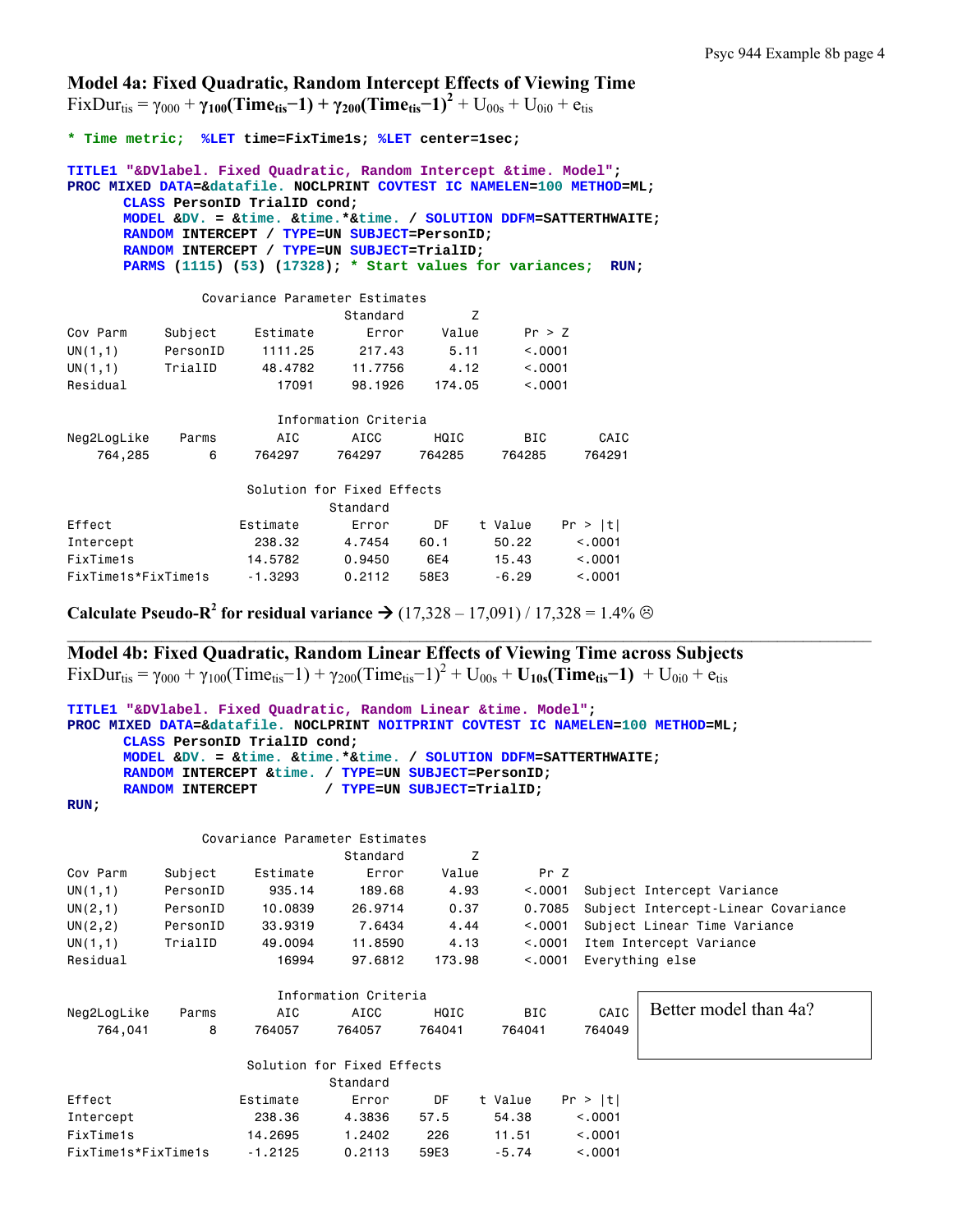## **Model 4c: Random Quadratic Effects of Viewing Time across Subjects**

 $FixDur_{\text{tis}} = \gamma_{000} + \gamma_{100} (Time_{\text{tis}} - 1) + \gamma_{200} (Time_{\text{tis}} - 1)^2 + U_{00s} + U_{10s} (Time_{\text{tis}} - 1) + U_{20s} (Time_{\text{tis}} - 1)^2 + U_{0i0} + e_{\text{tis}}$ 

|                                                                                  |                         | TITLE1 "&DVlabel. Random Ouadratic &time. Model":                      |                            |         |                            |            |                       |  |
|----------------------------------------------------------------------------------|-------------------------|------------------------------------------------------------------------|----------------------------|---------|----------------------------|------------|-----------------------|--|
| PROC MIXED DATA=&datafile. NOCLPRINT NOITPRINT COVTEST IC NAMELEN=100 METHOD=ML; |                         |                                                                        |                            |         |                            |            |                       |  |
|                                                                                  |                         | CLASS PersonID TrialID cond;                                           |                            |         |                            |            |                       |  |
|                                                                                  |                         | MODEL &DV. = &time. &time. *&time. / SOLUTION DDFM=SATTERTHWAITE;      |                            |         |                            |            |                       |  |
|                                                                                  | <b>RANDOM INTERCEPT</b> | RANDOM INTERCEPT & time. & time. * & time. / TYPE=UN SUBJECT=PersonID; |                            |         | / TYPE=UN SUBJECT=TrialID; |            |                       |  |
| RUN:                                                                             |                         |                                                                        |                            |         |                            |            |                       |  |
|                                                                                  |                         |                                                                        |                            |         |                            |            |                       |  |
|                                                                                  |                         | Covariance Parameter Estimates                                         |                            |         |                            |            |                       |  |
|                                                                                  |                         |                                                                        | Standard                   | Z       |                            |            |                       |  |
| Cov Parm                                                                         | Subject                 | Estimate                                                               | Error                      | Value   | Pr Z                       | Your turn! |                       |  |
| UN(1,1)                                                                          | PersonID                | 866.15                                                                 | 177.58                     | 4.88    | < 0.001                    |            |                       |  |
| UN(2,1)                                                                          | PersonID                | 91.7966                                                                | 56.1242                    | 1.64    | 0.1019                     |            |                       |  |
| UN(2, 2)                                                                         | PersonID                | 126.56                                                                 | 35,1997                    | 3.60    | 0.0002                     |            |                       |  |
| UN(3,1)                                                                          | PersonID                | $-17.4447$                                                             | 13,2431                    | $-1.32$ | 0.1878                     |            |                       |  |
| UN(3, 2)                                                                         | PersonID                | $-26.8495$                                                             | 7.8659                     | $-3.41$ | 0.0006                     |            |                       |  |
| UN(3,3)                                                                          | PersonID                | 7.4437                                                                 | 1.9481                     | 3.82    | < .0001                    |            |                       |  |
| UN(1,1)                                                                          | TrialID                 | 49,5432                                                                | 11,9347                    | 4.15    | < 0.001                    |            |                       |  |
| Residual                                                                         |                         | 16949                                                                  | 97.4671                    | 173.90  | < 0.001                    |            |                       |  |
|                                                                                  |                         |                                                                        |                            |         |                            |            |                       |  |
|                                                                                  |                         |                                                                        | Information Criteria       |         |                            |            |                       |  |
| Neg2LogLike                                                                      | Parms                   | AIC                                                                    | AICC                       | HQIC    | <b>BIC</b>                 | CAIC       | Better model than 4b? |  |
| 763,947                                                                          | 11                      | 763969                                                                 | 763969                     | 763947  | 763947                     | 763958     |                       |  |
|                                                                                  |                         |                                                                        | Solution for Fixed Effects |         |                            |            |                       |  |
|                                                                                  |                         |                                                                        | Standard                   |         |                            |            |                       |  |
| Effect                                                                           |                         | Estimate                                                               | Error                      | DF      | t Value                    | Pr >  t    |                       |  |
| Intercept                                                                        |                         | 238,04                                                                 | 4.2338                     | 57.1    | 56.22                      | < .0001    |                       |  |
| FixTime1s                                                                        |                         | 14,9089                                                                | 1.8175                     | 49.1    | 8.20                       | < 0.0001   |                       |  |
| FixTime1s*FixTime1s                                                              |                         | $-1.3497$                                                              | 0.4313                     | 51      | $-3.13$                    | 0.0029     |                       |  |

### **Model 5a: Viewing Condition\*Quadratic Time Fixed Effects with Random Quadratic Time…**

 $\_$ 

 $FixDur_{\text{tis}} = \gamma_{000} + \gamma_{100}(\text{Time}_{\text{tis}}-1) + \gamma_{200}(\text{Time}_{\text{tis}}-1)^2 + \gamma_{001}(\text{Cond1}_s) + \gamma_{002}(\text{Cond2}_s) + \gamma_{003}(\text{Cond3}_s) +$  **γ101(Cond1s) (Timetis−1) + γ102(Cond2s) (Timetis−1) + γ103(Cond3s) (Timetis−1) + γ201(Cond1s) (Timetis−1)<sup>2</sup> + γ202(Cond2s) (Timetis−1) 2 + γ203(Cond3s) (Timetis−1) 2 +**   $U_{00s} + U_{10s}$ (Time<sub>tis</sub>-1) + U<sub>20s</sub>(Time<sub>tis</sub>-1)<sup>2</sup> + U<sub>0i0</sub> + e<sub>tis</sub>

```
TITLE1 "&DVlabel. Random Quadratic at &center. by Condition Model";
PROC MIXED DATA=&datafile. NOCLPRINT NOITPRINT COVTEST IC NAMELEN=100 METHOD=ML; 
      CLASS PersonID TrialID cond; 
      MODEL &DV. = &time. &time.*&time. cond cond*&time. cond*&time.*&time. 
             / SOLUTION DDFM=SATTERTHWAITE OUTPM=Conditional; 
      RANDOM INTERCEPT &time. &time.*&time./ TYPE=UN SUBJECT=PersonID; 
      RANDOM INTERCEPT / TYPE=UN SUBJECT=TrialID;
      PARMS (866) (92) (126) (-17) (-26) (7) (49) (16949); * Start values for variances;
```

```
RUN;
```
Covariance Parameter Values

|          | At Last Iteration |            |
|----------|-------------------|------------|
| Cov Parm | Subject           | Estimate   |
| UN(1,1)  | PersonID          | 528.65     |
| UN(2,1)  | PersonID          | 59.5509    |
| UN(2, 2) | PersonID          | 93.2085    |
| UN(3,1)  | PersonID          | $-8.9670$  |
| UN(3, 2) | PersonID          | $-20.4961$ |
| UN(3,3)  | PersonID          | 6.1880     |
| UN(1,1)  | TrialID           | 26.5182    |
| Residual |                   | 17030      |

There's no error message in the log, but it couldn't finish, even after adding some start values via the PARMS statement.

So it's broken, and we (really) can't keep it. Remember, random effects break models, not fixed effects...

So we back the model down to random linear and try again.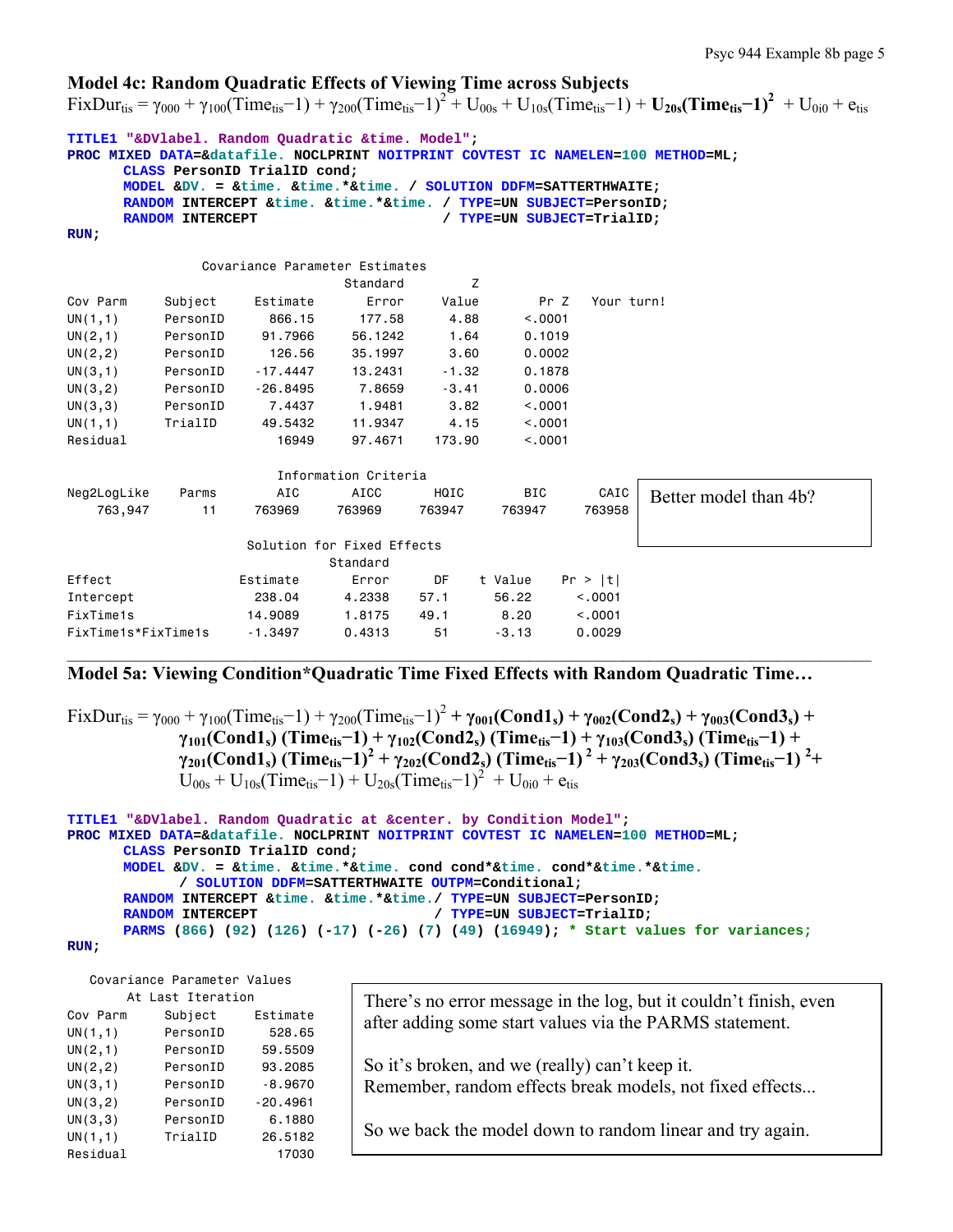## **Model 5b: Condition\*Quadratic Time Fixed Effects with Random Linear Time…** 1 = Freeview, 2 = Memory, 3 = Pleasantness, 4= Search

 $FixDur_{tis} = \gamma_{000} + \gamma_{100}(Time_{tis}-1) + \gamma_{200}(Time_{tis}-1)^2 + \gamma_{001}(Cond1_s) + \gamma_{002}(Cond2_s) + \gamma_{003}(Cond3_s) + \gamma_{101}(Cond1_s) (Time_{tis}-1) +$  $\gamma_{102}(Cond2_s)$  (Time<sub>tis</sub>-1) +  $\gamma_{103}(Cond3_s)$  (Time<sub>tis</sub>-1) +  $\gamma_{201}(Cond1_s)$  (Time<sub>tis</sub>-1) +  $\gamma_{202}(Cond2_s)$  (Time<sub>tis</sub>-1) +  $\gamma_{203}(Cond3_s)$  (Time<sub>tis</sub>-1) +  $U_{00s} + U_{10s}$ (Time<sub>tis</sub>–1) + U<sub>0i0</sub> + e<sub>tis</sub>

```
TITLE1 "&DVlabel. Fixed Quadratic, Random Linear at &center. by Condition Model"; 
PROC MIXED DATA=&datafile. NOCLPRINT NOITPRINT COVTEST IC NAMELEN=100 METHOD=ML; 
        CLASS PersonID TrialID cond; 
        MODEL &DV. = &time. &time.*&time. cond cond*&time. cond*&time.*&time. / SOLUTION DDFM=SATTERTHWAITE OUTPM=Conditional; 
        RANDOM INTERCEPT &time. / TYPE=UN SUBJECT=PersonID; 
        RANDOM INTERCEPT / TYPE=UN SUBJECT=TrialID; 
         ODS OUTPUT Tests3=&DV._&time._Ftests ESTIMATES= &DV._&time._Estimates; * Save all my results!;
* Group differences in intercept at time;
ESTIMATE "Intercept at &center.: Free-View"
                                                               "Intercept at &center.: Free-View" Int 1 &time. 0 &time.*&time. 0 cond 1 0 0 0 &time.*cond 0 0 0 0 &time.*&time.*cond 0 0 0 0; 
ESTIMATE "Intercept at &center.: Memory"
                                                               "Intercept at &center.: Memory" Int 1 &time. 0 &time.*&time. 0 cond 0 1 0 0 &time.*cond 0 0 0 0 &time.*&time.*cond 0 0 0 0; 
ESTIMATE "Intercept at &center.: Pleasantness"
                                                               "Intercept at &center.: Pleasantness" Int 1 &time. 0 &time.*&time. 0 cond 0 0 1 0 &time.*cond 0 0 0 0 &time.*&time.*cond 0 0 0 0; 
ESTIMATE "Intercept at &center.: Search"
                                                              Int 1 &time. 0 &time.*&time. 0 cond 0 0 0 1 &time.*cond 0 0 0 0 &time.*&time.*cond 0 0 0 0;
ESTIMATE "Intercept at &center.: Free-View vs Memory"
                                                                                "Intercept at &center.: Free-View vs Memory" cond -1 1 0 0 &time.*cond 0 0 0 0 &time.*&time.*cond 0 0 0 0; 
ESTIMATE "Intercept at &center.: Free-View vs Pleasantness"
                                                                                 "Intercept at &center.: Free-View vs Pleasantness" cond -1 0 1 0 &time.*cond 0 0 0 0 &time.*&time.*cond 0 0 0 0; 
ESTIMATE "Intercept at &center.: Free-View vs Search"
                                                                                "Intercept at &center.: Free-View vs Search" cond -1 0 0 1 &time.*cond 0 0 0 0 &time.*&time.*cond 0 0 0 0; 
ESTIMATE "Intercept at &center.: Memory vs Pleasantness"
                                                                                "Intercept at &center.: Memory vs Pleasantness" cond 0 -1 1 0 &time.*cond 0 0 0 0 &time.*&time.*cond 0 0 0 0; 
ESTIMATE "Intercept at &center.: Memory vs Search"
                                                                                "Intercept at &center.: Memory vs Search" cond 0 -1 0 1 &time.*cond 0 0 0 0 &time.*&time.*cond 0 0 0 0; 
ESTIMATE "Intercept at &center.: Pleasantness vs Search"
                                                                                "Intercept at &center.: Pleasantness vs Search" cond 0 0 -1 1 &time.*cond 0 0 0 0 &time.*&time.*cond 0 0 0 0; 
* Group differences in linear slope at time 0;
ESTIMATE "Linear at &center.: Free-View"
                                                               "Linear at &center.: Free-View" &time. 1 &time.*&time. 0 &time.*cond 1 0 0 0 &time.*&time.*cond 0 0 0 0; 
ESTIMATE "Linear at &center.: Memory"
                                                               "Linear at &center.: Memory" &time. 1 &time.*&time. 0 &time.*cond 0 1 0 0 &time.*&time.*cond 0 0 0 0; 
ESTIMATE "Linear at &center.: Pleasantness"
                                                               "Linear at &center.: Pleasantness" &time. 1 &time.*&time. 0 &time.*cond 0 0 1 0 &time.*&time.*cond 0 0 0 0; 
ESTIMATE "Linear at &center.: Search"
                                                               "Linear at &center.: Search" &time. 1 &time.*&time. 0 &time.*cond 0 0 0 1 &time.*&time.*cond 0 0 0 0; 
ESTIMATE "Linear at &center.: Free-View vs Memory"
                                                                                "Linear at &center.: Free-View vs Memory" &time.*cond -1 1 0 0 &time.*&time.*cond 0 0 0 0; 
ESTIMATE "Linear at &center.: Free-View vs Pleasantness"
                                                                                "Linear at &center.: Free-View vs Pleasantness" &time.*cond -1 0 1 0 &time.*&time.*cond 0 0 0 0; 
ESTIMATE "Linear at &center.: Free-View vs Search"
                                                                                "Linear at &center.: Free-View vs Search" &time.*cond -1 0 0 1 &time.*&time.*cond 0 0 0 0; 
ESTIMATE "Linear at &center.: Memory vs Pleasantness"
                                                                                "Linear at &center.: Memory vs Pleasantness" &time.*cond 0 -1 1 0 &time.*&time.*cond 0 0 0 0; 
ESTIMATE "Linear at &center.: Memory vs Search"
                                                                                 "Linear at &center.: Memory vs Search" &time.*cond 0 -1 0 1 &time.*&time.*cond 0 0 0 0; 
ESTIMATE "Linear at &center.: Pleasantness vs Search" &time.*cond 0 0 -1 1 &time.*&time.*cond 0 0 0 0; 
* Group differences in quadratic slope for all seconds;
ESTIMATE "Ouadratic for all Time: Free-View"
                                                                        "Quadratic for all Time: Free-View" &time.*&time. 1 &time.*&time.*cond 1 0 0 0; 
ESTIMATE "Quadratic for all Time: Memory"
                                                                        "Quadratic for all Time: Memory" &time.*&time. 1 &time.*&time.*cond 0 1 0 0; 
ESTIMATE "Quadratic for all Time: Pleasantness"
                                                                        "Quadratic for all Time: Pleasantness" &time.*&time. 1 &time.*&time.*cond 0 0 1 0; 
ESTIMATE "Quadratic for all Time: Search"
                                                                        "Quadratic for all Time: Search" &time.*&time. 1 &time.*&time.*cond 0 0 0 1; 
ESTIMATE "Quadratic for all Time: Free-View vs Memory" &time.*&time.*cond -1 1 0 0; 
ESTIMATE "Quadratic for all Time: Free-View vs Pleasantness" &time.*&time.*cond -1 0 1 0; 
ESTIMATE "Quadratic for all Time: Free-View vs Search" &time.*&time.*cond -1 0 0 1; 
ESTIMATE "Quadratic for all Time: Memory vs Pleasantness" &time.*&time.*cond 0 -1 1 0; 
ESTIMATE "Quadratic for all Time: Memory vs Search" &time.*&time.*cond 0 -1 0 1; 
ESTIMATE "Quadratic for all Time: Pleasantness vs Search" &time.*&time.*cond 0 0 -1 1; RUN; TITLE1; TITLE2; 
* Export saved results to excel;
PROC EXPORT DATA=&DV. & time. Ftests
                                               EXPORT DATA=&DV._&time._Ftests OUTFILE= "&filesave.\&DVlabel. &filename..xls" DBMS=EXCEL REPLACE; SHEET= "Ftests_&center."; RUN; 
                                                                                                                  Every group effect 
                                                                                                                   we could ever want to know...\odot
```
**PROC EXPORT DATA=&DV.\_&time.\_Estimates OUTFILE= "&filesave.\&DVlabel. &filename..xls" DBMS=EXCEL REPLACE; SHEET= "Estimates\_&center."; RUN;** 

**\* Get total R2; PROC CORR DATA=Conditional; VAR pred &DV.; RUN;**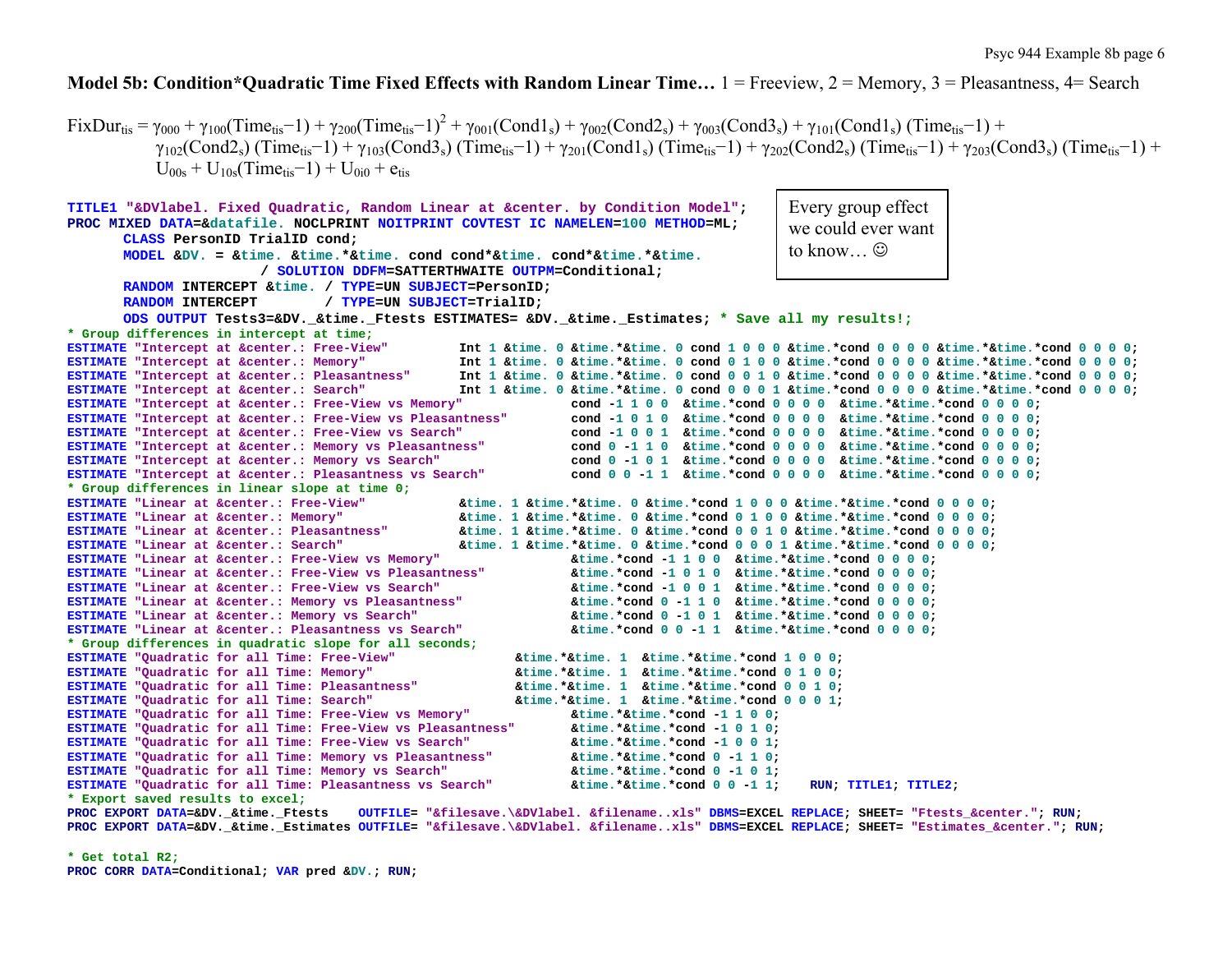# **For comparison with Fixed Quadratic, Random Linear Time Model 4b:**

|             |          | Covariance Parameter Estimates |                      |        |          |                                     |
|-------------|----------|--------------------------------|----------------------|--------|----------|-------------------------------------|
|             |          |                                | Standard             | Ζ      |          |                                     |
| Cov Parm    | Subject  | Estimate                       | Error                | Value  | Pr Z     |                                     |
| UN(1,1)     | PersonID | 935.14                         | 189,68               | 4.93   | < 0.0001 | Subject Intercept Variance          |
| UN(2,1)     | PersonID | 10,0839                        | 26,9714              | 0.37   | 0.7085   | Subject Intercept-Linear Covariance |
| UN $(2, 2)$ | PersonID | 33,9319                        | 7.6434               | 4.44   | < 0.0001 | Subject Linear Time Variance        |
| UN(1,1)     | TrialID  | 49,0094                        | 11,8590              | 4.13   | < 0.0001 | Item Intercept Variance             |
| Residual    |          | 16994                          | 97.6812              | 173.98 | < 0.001  | Everything else                     |
|             |          |                                |                      |        |          |                                     |
|             |          |                                | Information Criteria |        |          |                                     |
| Neg2LogLike | Parms    | AIC                            | AICC                 | HQIC   | BIC      | CAIC                                |
| 764.041     | 8        | 764057                         | 764057               | 764041 | 764041   | 764049                              |

### **Model 5b: Viewing Condition\*Quadratic Time Fixed Effects with Random Linear Time…**

|             |          | Covariance Parameter Estimates |                      |        |            |                 |                                     |  |  |
|-------------|----------|--------------------------------|----------------------|--------|------------|-----------------|-------------------------------------|--|--|
|             |          |                                | Standard             | Z      |            |                 |                                     |  |  |
| Cov Parm    | Subject  | Estimate                       | Error                | Value  | Pr Z       |                 |                                     |  |  |
| UN(1,1)     | PersonID | 633.08                         | 130.85               | 4.84   | < 0.0001   |                 | Subject Intercept Variance          |  |  |
| UN(2,1)     | PersonID | 23,9355                        | 22.1494              | 1.08   | 0.2799     |                 | Subject Intercept-Linear Covariance |  |  |
| UN(2, 2)    | PersonID | 32,9677                        | 7.4511               | 4.42   | < 0.0001   |                 | Subject Linear Time Variance        |  |  |
| UN(1,1)     | TrialID  | 48,7616                        | 11,7744              | 4.14   | < 0.0001   |                 | Item Intercept Variance             |  |  |
| Residual    |          | 16991                          | 97.6628              | 173.98 | < 0.001    | Everything else |                                     |  |  |
|             |          |                                | Information Criteria |        |            |                 | Better model?                       |  |  |
| Neg2LogLike | Parms    | AIC                            | AICC                 | HQIC   | <b>BIC</b> | CAIC            |                                     |  |  |
| 764,008     | 17       | 764042                         | 764042               | 764008 | 764008     | 764025          |                                     |  |  |

\_\_\_\_\_\_\_\_\_\_\_\_\_\_\_\_\_\_\_\_\_\_\_\_\_\_\_\_\_\_\_\_\_\_\_\_\_\_\_\_\_\_\_\_\_\_\_\_\_\_\_\_\_\_\_\_\_\_\_\_\_\_\_\_\_\_\_\_\_\_\_\_\_\_\_\_\_\_\_\_\_\_\_\_\_\_\_\_\_\_\_\_\_\_\_\_\_\_\_\_\_\_\_\_\_\_\_\_\_

**Calculate Pseudo-R<sup>2</sup> for subject random intercept variance**  $\rightarrow$  **(935.14 – 633.08) / 935.14 = 32%**  $\odot$ **Calculate Pseudo-R<sup>2</sup> for subject random linear time variance**  $\rightarrow$  **(33.93 – 32.97) / 33.93 = 2.8% Calculate Pseudo-R<sup>2</sup> for item random intercept variance**  $\rightarrow$  **(49.01 – 48.76) / 49.01 = 0.5% Calculate Pseudo-R<sup>2</sup> for residual variance**  $\rightarrow$  **(16,994 – 16,991) / 16,991 = 0%** 

|                          |              |                            |           |                  |                |                                        | $R = 0.158$ of predicted with DV, |
|--------------------------|--------------|----------------------------|-----------|------------------|----------------|----------------------------------------|-----------------------------------|
|                          |              | Solution for Fixed Effects |           |                  |                | so total R <sup>2</sup> = 2.5% $\odot$ |                                   |
|                          | Cond:        |                            |           |                  |                |                                        |                                   |
|                          | Viewing      |                            | Standard  |                  |                |                                        |                                   |
| Effect                   | Condition    | Estimate                   | Error     | DF               | t Value        |                                        | $Pr >  t $ simple effects         |
| Intercept                |              | 222.45                     | 6.9855    | 54.5             | 31.84          | < 0.001                                |                                   |
| FixTime1s                |              | 9.6112                     | 2.3425    | 212              | 4.10           | < .0001                                |                                   |
| FixTime1s*FixTime1s      |              | $-0.08287$                 | 0.3937    | 6E4              | $-0.21$        | 0.8333                                 |                                   |
| Cond                     | Freeview     | 37,8970                    | 10,2330   | 53.5             | 3.70           | 0.0005                                 |                                   |
| Cond                     | Memory       | 28,8654                    | 10.0177   | 53.4             | 2.88           | 0.0057                                 |                                   |
| Cond                     | Pleasantness | 0.5851                     | 9.8248    | 53.3             | 0.06           | 0.9527                                 |                                   |
| Cond                     | Search       | 0                          | $\sim$    | $\sim$ 100 $\pm$ | $\blacksquare$ | $\blacksquare$                         |                                   |
| FixTime1s*Cond           | Freeview     | 5.8220                     | 3.5001    | 224              | 1.66           | 0.0976                                 |                                   |
| FixTime1s*Cond           | Memory       | 5.1632                     | 3.4297    | 226              | 1.51           | 0.1336                                 |                                   |
| FixTime1s*Cond           | Pleasantness | 8,2860                     | 3.3511    | 221              | 2.47           | 0.0142                                 |                                   |
| FixTime1s*Cond           | Search       | 0                          | $\bullet$ | $\sim$           | $\blacksquare$ | $\blacksquare$                         |                                   |
| FixTime1s*FixTime1s*Cond | Freeview     | $-1.6677$                  | 0.5910    | 61E3             | $-2.82$        | 0.0048                                 |                                   |
| FixTime1s*FixTime1s*Cond | Memory       | $-1.3643$                  | 0.5790    | 61E3             | $-2.36$        | 0.0185                                 |                                   |
| FixTime1s*FixTime1s*Cond | Pleasantness | $-1.6688$                  | 0.5641    | 61E3             | $-2.96$        | 0.0031                                 |                                   |
| FixTime1s*FixTime1s*Cond | Search       | 0                          | $\bullet$ | $\bullet$        |                | $\bullet$                              |                                   |

# Type 3 Tests of Fixed Effects omnibus group effects

|                          | Num | Den  |         |         |
|--------------------------|-----|------|---------|---------|
| Effect                   | DΕ  | DΕ   | F Value | Pr > F  |
| FixTime1s                |     | 233  | 136.11  | < 0.001 |
| FixTime1s*FixTime1s      |     | 59F3 | 35.20   | < 0.001 |
| Cond                     | 3   | 53.6 | 7.29    | 0.0003  |
| FixTime1s*Cond           | 3   | 230  | 2.16    | 0.0931  |
| FixTime1s*FixTime1s*Cond | З   | 61F3 | 3.96    | 0.0078  |